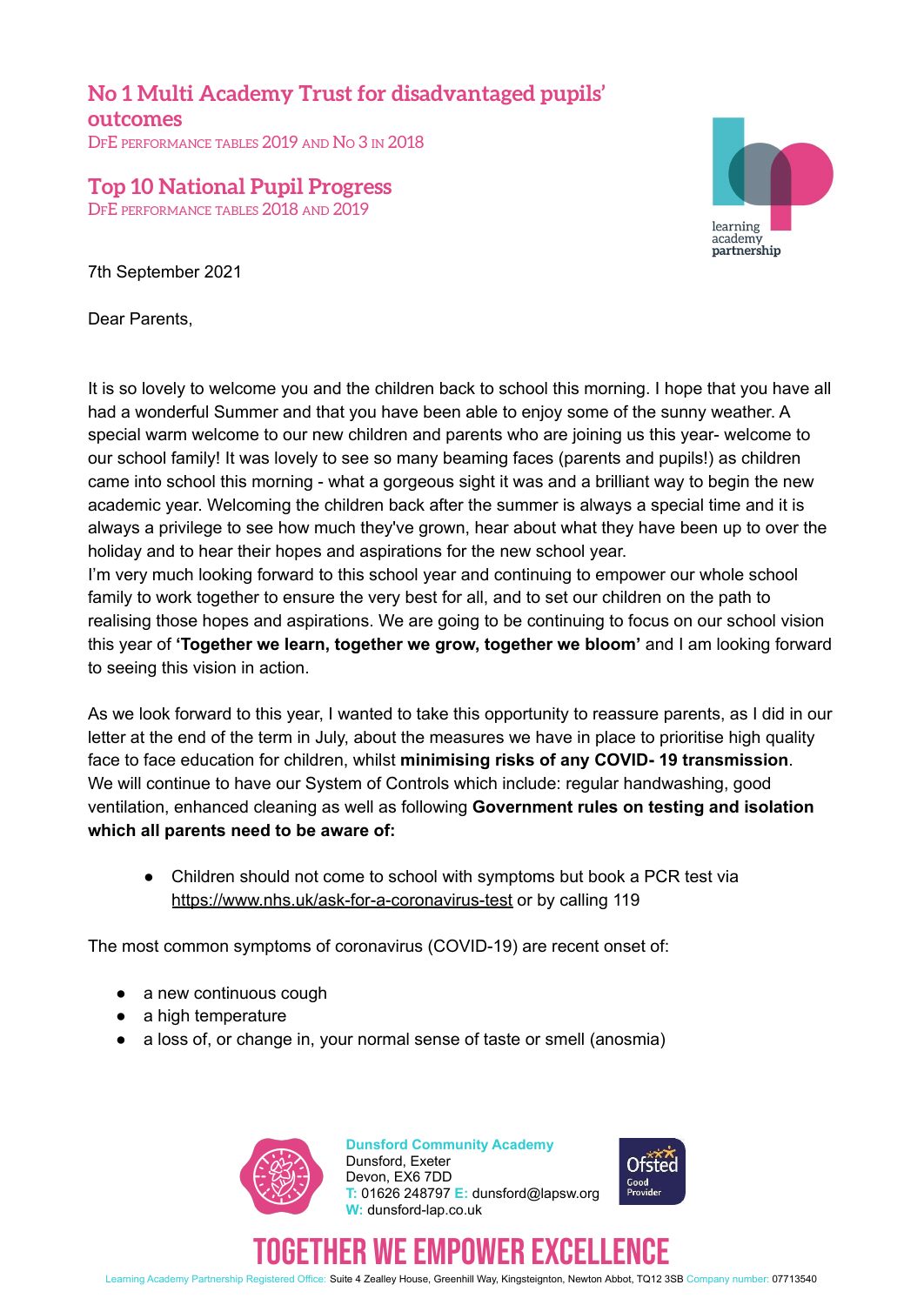

If the PCR test is positive, the child must isolate for 10 days and parents will be contacted by NHS Test and Trace who will identify any close contacts and support with next steps. Schools will no longer have responsibility for contact tracing. However, please do let us know so we can support Remote Learning and be extra vigilant for any spread at school. Other household members will be advised to take a PCR test but can attend school unless they themselves have symptoms or have a positive PCR test.

If we do have positive cases in school, under Government rules on self isolation, we will no longer be sending whole bubbles home. Instead, we will send parents of children in that year group a 'Warn and Inform' letter with information so that they can be extra vigilant too.

**Rates of COVID-19 in the South West are high and the whole of the region has been designated as an Enhanced Response Area.** This means we should be vigilant and play our part in minimising any risks. There are things we can all do to reduce the risks and I would encourage our whole community to work together, as we did so brilliantly in the Summer, to do this:

## *Do*

- Wear face coverings in enclosed and crowded spaces, where you may come into contact with people you don't normally meet: Please wear face coverings at school drop off and collection.
- Wash your hands with soap and water often do this for at least 20 seconds.
- Use hand sanitiser gel if soap and water are not available .
- Wash your hands as soon as you get home.
- Cover your mouth and nose with a tissue or your sleeve (not your hands) when you cough or sneeze.
- Put used tissues in the bin immediately and wash your hands afterwards.
- Participate in twice weekly LFD testing following national guidelines (recommended for 11 years and over). I would encourage you to log your results here: <https://www.gov.uk/log-test-site-covid19-results>

The Government continues to encourage all over 16 to ensure they are vaccinated to protect themselves and others. You can easily access this by calling your GP or the national booking service:

[https://www.nhs.uk/conditions/coronavirus-covid-19/coronavirus-vaccination/book-coronavirus-vacc](https://www.nhs.uk/conditions/coronavirus-covid-19/coronavirus-vaccination/book-coronavirus-vaccination) [ination](https://www.nhs.uk/conditions/coronavirus-covid-19/coronavirus-vaccination/book-coronavirus-vaccination)